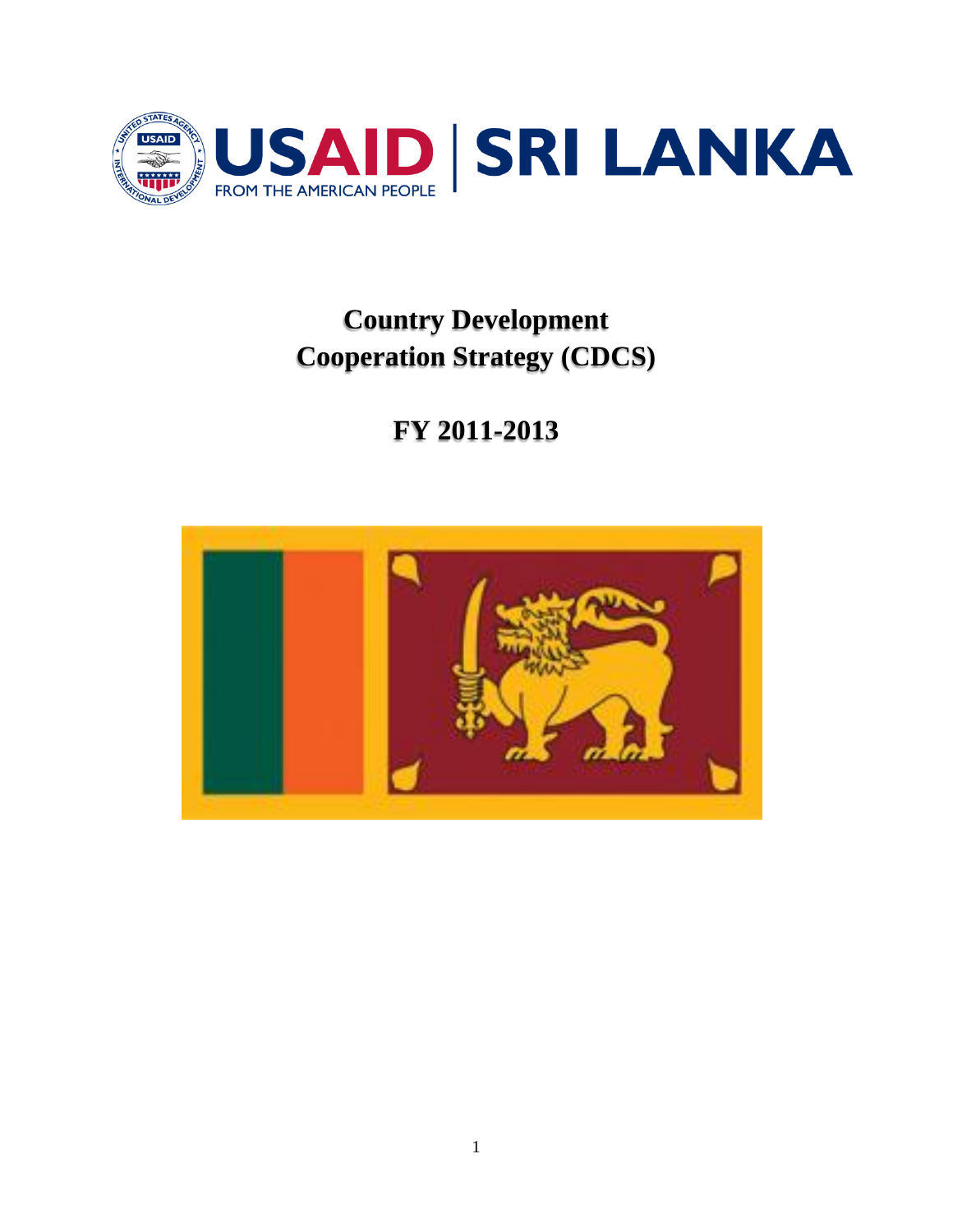# **Table of Contents**

<span id="page-1-0"></span>

## **ACRONYMS**

| CCF   | <b>Complex Crises Fund</b>                                |
|-------|-----------------------------------------------------------|
| CMSE  | Civil Military Support Element                            |
| DGP   | Development Grants Program                                |
| DO    | Development Objective                                     |
| DOD   | Department of Defense                                     |
| DOJ   | Department of Justice                                     |
| IOM   | <b>International Organization for Migration</b>           |
| OTI   | <b>Office of Transition Initiatives</b>                   |
| PACOM | <b>United States Pacific Command</b>                      |
| PMP   | Performance Management Plan                               |
| PPA   | <b>Public Private Alliances</b>                           |
| SPANS | Special Programs to Address the Needs of Survivors Office |
| USAID | United States Agency for International Development        |
|       |                                                           |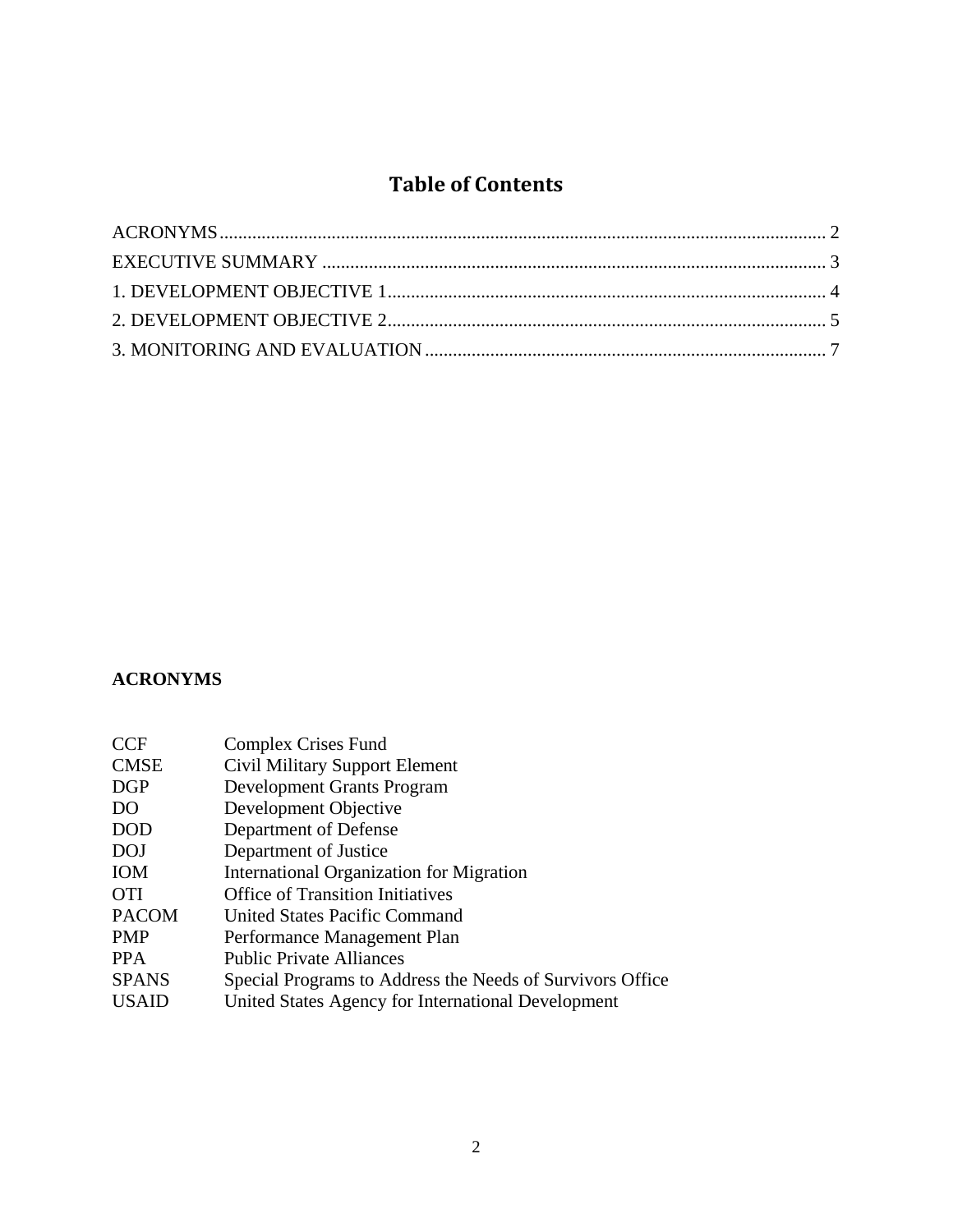### <span id="page-2-0"></span>**EXECUTIVE SUMMARY - Sri Lanka Country Development Cooperation Strategy**

**Background:** USAID/Sri Lanka's CDCS addresses U.S. foreign policy goals of building and sustaining democratic, well governed states that respond to the needs of their people and reduce widespread poverty. USAID's strategic framework as summarized on the following pages focuses on two Development Objectives (DOs) to support its overall Development Goal to accelerate reconciliation and economic growth equitably and sustainably.

**Development Challenge:** Sri Lanka is a country in transition. Its key challenge is to bring about social integration between the diverse ethnic groups in the North and East while protecting citizens' rights and restoring effective and trusted governance in those parts of the country emerging from the conflict. Accelerated economic growth will increase livelihood opportunities, support productive local enterprises, and eliminate the need for humanitarian assistance to the most vulnerable populations..

Many economic and social development challenges remain unsolved or only partially addressed. USAID programs attempt to address the more pressing of these issues. This document outlines what USAID proposes to do to impact the more important enablers of social integration as identified in various assessments and interviews. These include justice, rule of law, and local governance and investment that encourages sustainable employment and creation of a skilled workforce in target areas. It is expected that USAID humanitarian assistance will phase down gradually, based upon on-the-ground realities.

USAID intends to advance the Development Goal through the following development objectives:

### **DO1: Strengthened Partnership between the State and its Citizens to Establish a Foundation for Reconciliation.**

In support of efforts to create a unified and reconciled nation, USAID will, first, seek to improve the delivery of legal services and enhance the rule of law. Second, USAID will attempt to promote citizen participation in enhancing the delivery of public services. Third, USAID will support the stabilization of conflict-affected communities and the effective reintegration for victims of war.

### **DO2: Increased and More Equitable Economic Growth in Conflict Affected Areas.**

To advance this goal, USAID will, first create public private alliances (PPAs) in order to attract investment to conflict-affected areas, thereby creating livelihood opportunities for vulnerable populations, These PPAs will be trained to advocate for regulatory reforms to improve the business environment. Second, USAID will enhance the workforce skills and productivity of enterprises will support regional economic development and improve economic opportunity.

The CDCS takes a balanced and integrated approach. The strategy supports short- and mediumterm activities to assist families and communities to restore and rebuild in the North and East, while concurrently targeting longer-term initiatives to strengthen partnerships with the local government to give all communities a greater voice in Sri Lanka's government and society.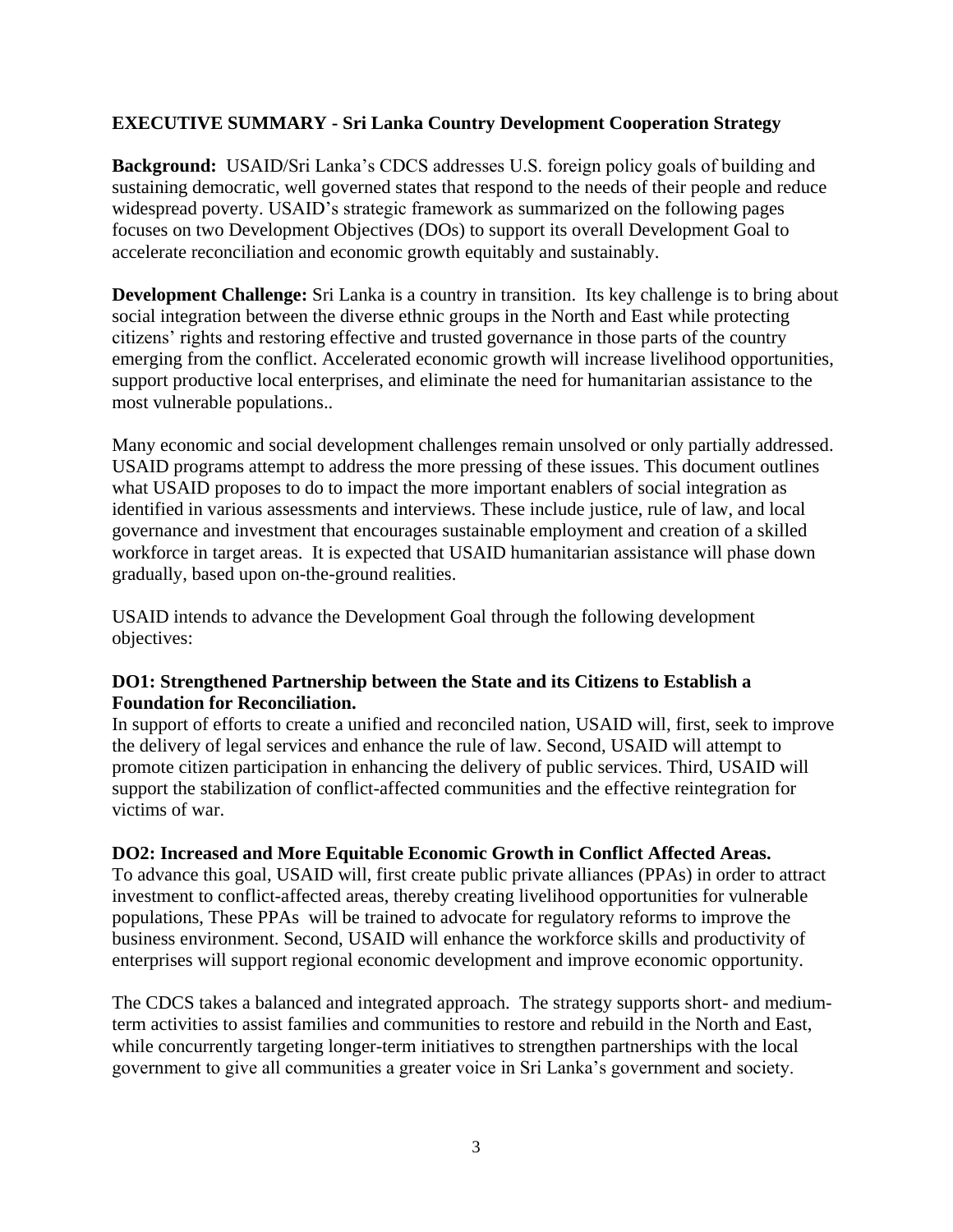To optimize foreign assistance funding, the CDCS contemplates an integrated approach that draws on intra-agency and interagency partnerships. USAID partners with the Department of Defense (DOD) (Pacific Command humanitarian assistance, Section 1207 funds, and Foreign Military Financing); Department of Justice (DOJ) (International Criminal Investigative Training Assistance Program); Department of State (DOS) (Bureau of Population, Refugees and Migration (PRM), International Narcotics and Law Enforcement Bureau, Bureau of Political-Military Affairs, Office of Weapons Removal and Abatement, Coordinator for Reconstruction and Stabilization, and U.S. Embassy); and USAID (Office of Transition Initiatives (OTI), Office of Foreign Disaster Assistance (OFDA), Special Programs to Address Needs of Survivors (SPANS), Development Grants Program (DGP), and Complex Crises Fund (CCF)).

#### <span id="page-3-0"></span>**1. DEVELOPMENT OBJECTIVE 1**

#### **Strengthened Partnership between the State and its Citizens to Establish a Foundation for Reconciliation**

Sri Lanka now has a unique opportunity to lay a strong foundation for a just and lasting peace. To establish this foundation, Sri Lanka requires frameworks and processes to build the capacity of government institutions to enforce the rule of law; ensure the equitable provision of services to all communities; and work in partnership with civic leaders and organizations. The USG will support the GOSL and community based organizations in the delivery of legal services and increase the capacity of the country's legal system. Second, the USG will assist the GOSL in establishing participatory processes between citizens and their government representatives to improve municipal service delivery. The third component of the USG strategy promotes greater social integration among all segments of the society. Activities will capitalize on improved government service delivery, supporting former combatants and vulnerable members of the community, and broadening the range of partnerships between civic actors and government institutions across regions.

Although long-term social integration is outside the manageable interest of the USG, this DO is specific: working with government and civic actors to establish a foundation for longer term social integration. In the immediate term, this DO will implement activities in targeted regions, but throughout this strategic period, the USG will address policy reforms required for sustainable social integration in Sri Lanka. The design of this DO also envisions the phase out of stabilization activities supported primarily through the Office of Transition Initiatives.

This DO first addresses two important aspects of the problem – access to justice for all citizens and the capacity of the legal system to enforce the rule of law and deliver judicial services. USAID will support regional legal service providers to represent citizens and build their capacity to meet the needs of citizens in the future. The country's current operational practices and procedural and legal frameworks encumber the courts and prevent the delivery of timely and effective justice.

In partnership with a broad range of government and civil society stakeholders, USAID will support the delivery of legal services to vulnerable groups and build the technical and implementation capacity of host country systems by working with the Judges Training Institute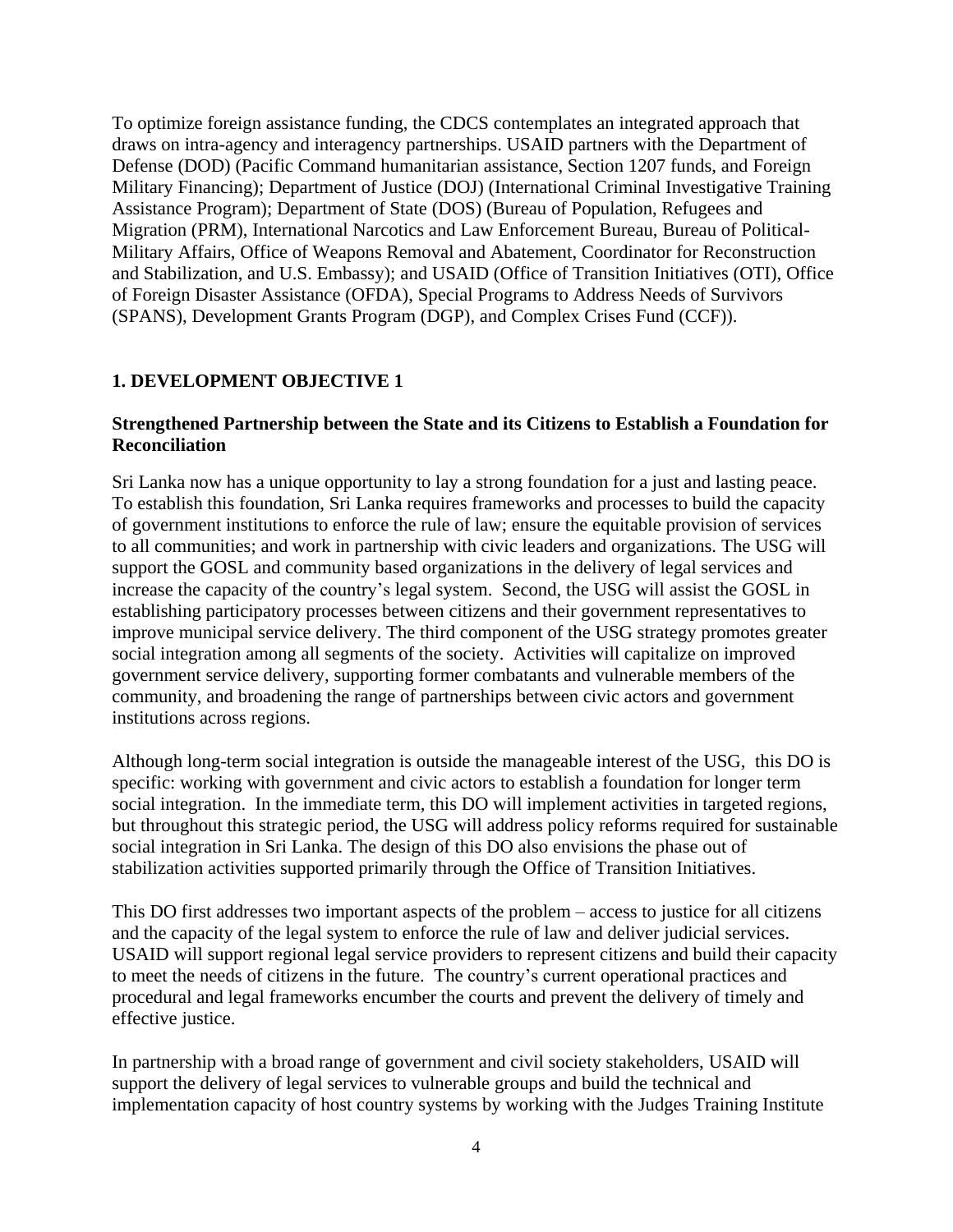(JTI), the Government Analyst's Department, and the Children's Court in Colombo. USAID will support a comprehensive and integrated set of activities implemented to provide citizens with legal representation and address the skills gap to strengthen host country systems. This work includes assisting the JTI in the design and implementation of a formal curriculum for judicial education; developing a referral system for law enforcement officials to prevent the unnecessary institutionalization of children; and increasing the availability of objective forensic evidence for use in criminal investigations by the Government Analyst's Department. Gender issues will be addressed in the design of training programs by developing the capacity of Judicial Medical Officers and forensic scientists to gather and analyze forensic evidence and promoting the increased use of forensic evidence by the courts.

Under the current Supporting Regional Governance (SuRG) program, USAID assists local governments, civil society organizations, and community stabilization initiatives to promote social integration and citizen partnership. USAID supports and strengthens the capacity of civil society organizations headquartered in the North and East to advocate on behalf of their communities and to engage with government and the private sector to promote development and social integration.

As the conflict affected communities stabilize and returnees pursue new livelihood opportunities and become active participants in their communities, USAID has an historic opportunity to assist Sri Lanka not just in reintegrating communities, but also in putting in place new economic and political arrangements to meet community aspirations. The ways in which inter-ethnic relations, citizen and minority rights and the development needs are handled will be the true test of whether the pluralism can be achieved. The primary beneficiaries will be the recently resettled, former combatants, and vulnerable populations.

The strength of the inter-agency process is further reflected in the work of the United States Pacific Command's (PACOM) Civil Military Support Element (CMSE). CMSE conducts a variety of infrastructure, humanitarian assistance, demining, and training activities in the North and East. Their activities will support the stabilization efforts by enhancing public engagement between civil society, local government, private sector, and the citizenry. In addition, CMSE serves as a key facilitator for the U.S. Embassy on humanitarian mine action issues.

Activities in this DO facilitate a stable and secure environment conducive for enterprise development under DO2, 'Increased and More Equitable Economic Growth in Conflict Affected Areas.'

### <span id="page-4-0"></span>**2. DEVELOPMENT OBJECTIVE 2**

#### **Increased and More Equitable Economic Growth in Conflict Affected Areas**

Sri Lanka's economic gains have been marked by a sharp regional imbalance. The Western province accounted for 45% of GDP in 2009 while Eastern, North Central, and Uva provinces contributed less than six percent each; the Northern Province's contribution was only three percent. Without addressing regional imbalances, Sri Lanka's overall economic growth will be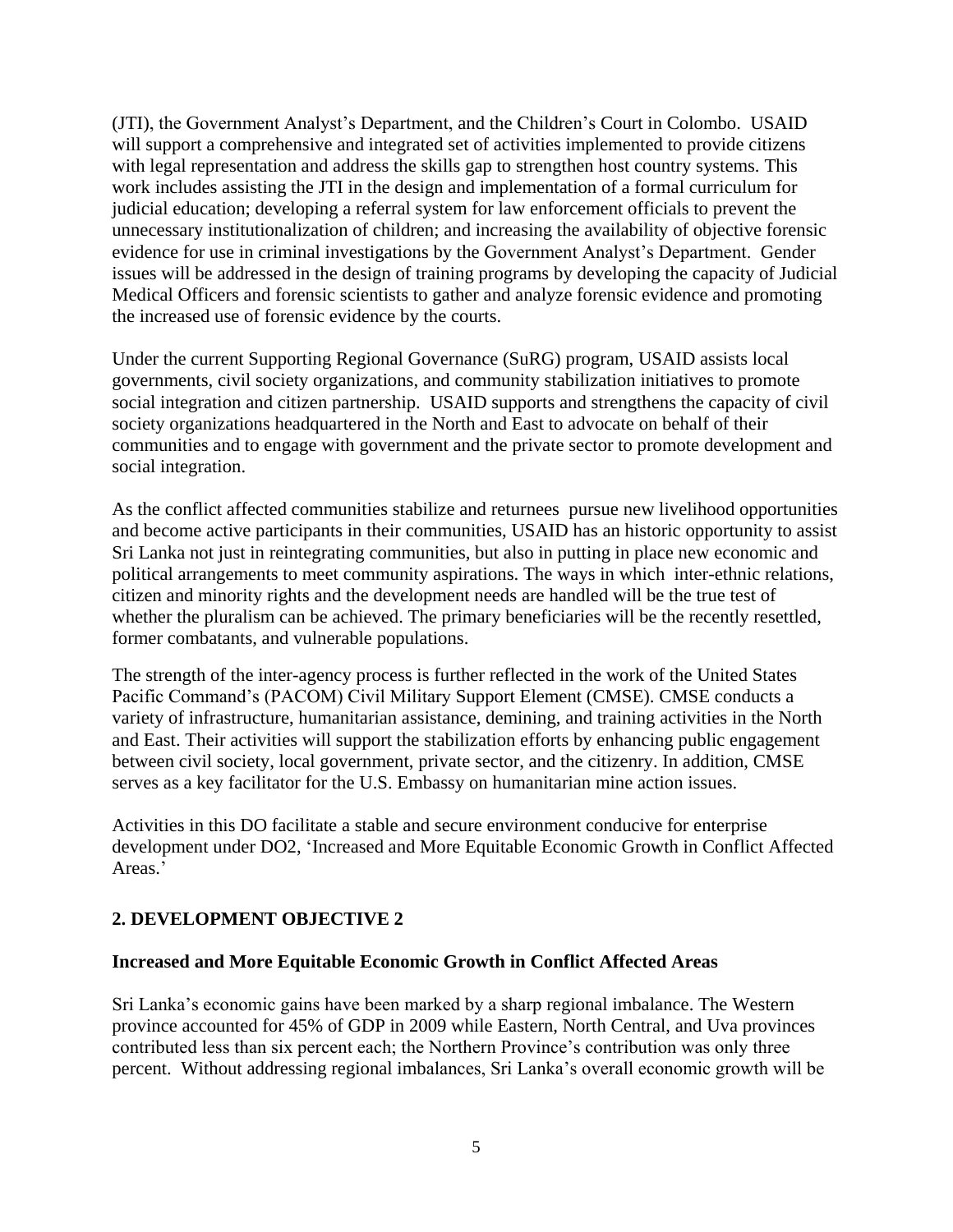limited. Creating more economic opportunities for the North and East may also mitigate or alleviate some of the causes of conflict.

To address these economic inequities, Sri Lanka needs to increase investment from both international and domestic sources to maintain a strategy for economic growth, which is sensitive to social integration needs. Purely market-driven economic growth has historically marginalized these regions and may not be a sufficient solution in and of itself. The level of poverty outside of the Western Province, especially in the Northern, Eastern, North Central and Uva provinces, has remained relatively high. USAID seeks to engage these marginalized populations in sustainable economic development in two main ways.

First, USAID aims to bolster private sector investment to encourage and promote the regional indigenous private sector. To attract this investment, the GOSL seeks to improve its business environment, infrastructure, financial and tax systems, and stimulate private investment. USAID will support these efforts through Public Private Alliances in these provinces. These alliances can help to create sustainable livelihoods for vulnerable populations, increase productivity, improve management practices, enhance workforce skills and expand market access.

Second, USAID will help develop enterprises in lagging areas by enhancing enterprise productivity and business investments and promotion, and by increasing livelihood opportunities for vulnerable and marginalized groups. These programs will strive to create an inclusive economic system through support for microenterprises, access to information and livelihoods. USAID's Special Programs to Address the Needs of Survivors Office (SPANS) will pay particular attention to addressing livelihood development for disabled persons and other marginalized groups, such as families of children who are at risk of institutionalization.

USAID currently supports numerous projects that aimed at spurring investment in Sri Lanka. This support includes performing value chain analyses that identify business opportunities in a range of business types and sizes and includes working on production, processing, marketing, communications and information. They also cover promotion and facilitation of business partnering arrangements, building financial sector capacity and improving the investment environment. USAID also aims to maximize interest in advocating for reform of the business environment, by conducting studies, assessments and consultations with private businesses and organizations to identify needed business enabling reforms and actionable policy recommendations and, in so doing, gradually build pressure for reform. Public Private Alliances allow the USG to work in collaboration with the private sector to create sustainable livelihood opportunities, jump-start economic growth and foster stability. The Mission is unique in its approach to leveraging private sector funding for post-conflict stabilization and works according to this model: USAID provides funding, development expertise, long-term in-country presence, networks of local and global partners, and economic policy analysis while private sector partners supply market access, capital, sustainability, technical expertise, and livelihood opportunities.

Lastly, increased enterprise development is influenced positively by business investments and promotion and is tracked by indicators that reflect the magnitude of USG assistance overall to private enterprise. USAID will provide firms with a combination of technical assistance and training geared towards improved management practices and production processes, including